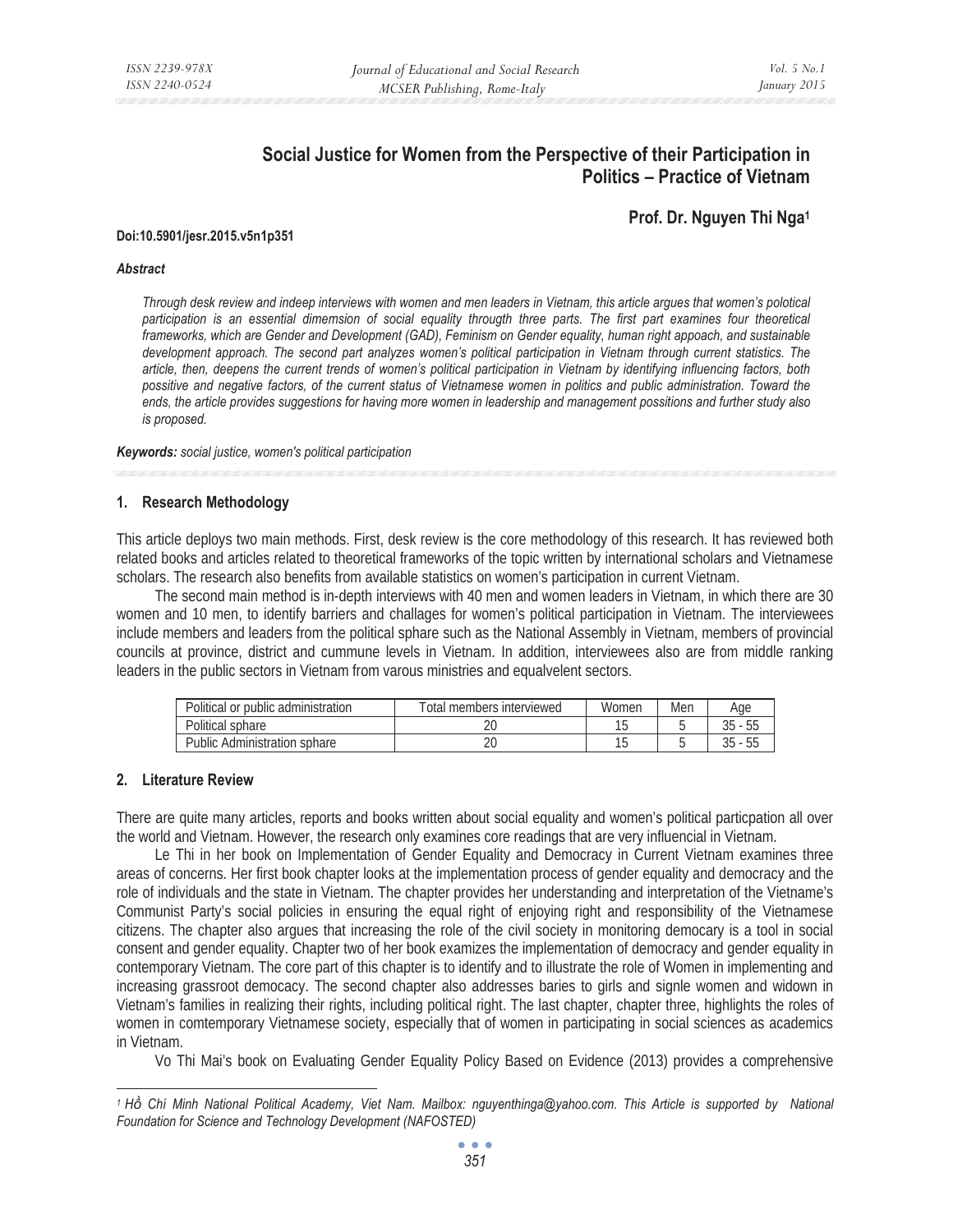| ISSN 2240-0524 | ISSN 2239-978X | Journal of Educational and Social Research | Vol 5 No 1   |
|----------------|----------------|--------------------------------------------|--------------|
|                |                | MCSER Publishing, Rome-Italy               | January 2015 |

picture of implementation of gender equality policies in contemporary. It provides an overview of gender equality policies of the Communist Party of Vietnam, the actual picture of the implementation of the mentioned policies, its outputs, challages and influencing factors to the implementing process of gender equality policy in Vietnam.

Nguyen Duc Hat in his book on Improving Leadership Capacity in Politics provides theoretical framworks on capacity building for women leaders in political sphare in Vietnam, achievement of capacity building for women in politics, and suggested ways forward to increase women's leadership capacity in politics.

In the Report Rising to the Top: Report on Women's Leadership in Asia, Astrid S. Tuminez provides insights into women's leadership in Asia, pathways to leadership positions and suggested policies and research to increase women's political representation in Asia.

Luong Thu Hien and Chau My Linh in their article on *Women's participaiton in Leadership and Management in Vietnam: Achievements and Ways Foreward* provides reasons for why women's poltical participation matters in Vietnam, most updated statistics on Vietnamese women's participation in national assemply, people councials at provincial, district, commune levels, women's participation in the public sectors in cluding the rate of women in ministerial, department and division levels in the administrative sphare in Vietnam. Their article also analyzes strength and weakness of Vietnam's current policies on women's political participation, influencing factors and suggested ways forward, especially the role of the Vietnam's National Center for Women in Politics and Public Administration (WiPPA) in increasing the quality and quantity of women's political participation.

Luong Thu Hien and Chau My Linh's article on Women's Participation in Leadership and Management: International Experiences and Lessons Learned suggests six actions plan to empower women's political participation including constitutional reform, party's policies, electorial reform, capacity building, gender responsive parliament, and cultural changes toward more gender equality.

#### **3. Thereotical Frameworks of Social Equality and Women's Politica Participation**

This article argues that women's political participaiton is an essential factor of social equality. Social equality is a deep desire, the ideals that the country in today's society towards. To build an equitable society can not ignore issues of social justice for women. Many approaches have shown that women's ability to take part in politics is one of the basic signs of social justice for women. Therefore, strengthening the political participation of women is one of the objectives to be reached in the process of implementing social justice. Our article tries to find out the situation of women taking part in politics in Vietnam, causes and lessons learned from this situation.

On 11/26/2007, in the 62th session, the UN General Assembly adopted the "Resolution 62/10," the decision taken the day February 20 every year, starting from 2009 as "World Day of Social Justice". This shows the importance of the issue. In Vietnam today, implementing issues of social justice is a goal of the new society has been confirmed in many important documents of the Communist Party and the State.

Social justice is a historical problem, always changes in history and in reality it is usually achieved at certain levels, depending on the target as well as the specific conditions of each people, each nation, and each given historical period. In Vietnam, there are also many different opinions on this issue<sup>2</sup>. However, the basic connotation of social justice can be understood as treating people equally according to their contribution; treat people in appropriate ways according to their inborn differences or different social conditions (due to occupational differences, differences in education and training, in inheritance and properties, and differences in risks incurred). Besides, social justice will have to cover the equity in the distribution of opportunities and conditions for implementation of opportunities. Currently, in Vietnam, implementation of social justice is understood as the effective implementation of issues such as fairness in opportunities, fairness in sharing responsibility, fairness in the enjoyment of basic rights such as freedom and justice, based on communitarianism and intergenerational justice. This will help to ensure sustainable development in many different aspects.

Women's political participation is an important level in the awareness and implementation of social justice for women today. In Vietnam, there are several basic approaches to this issue:

- From the viewpoint of Gender and development (GAD), to enhance the role of gender equality: women and men should be treated equally in order to achieve gender equality. This perspective requires considering and solving problems involving sex with the participation of both women and men in all aspects of development including economics, education, politics and health.

*<sup>2</sup> View Prof. Dr. Le Huu Tang, "Some theoretical issues and practices surrounding the implementation of social justice in today's Vietnam", Journal of Philosophy, http // www.triethoc.com.vn, Date: 8 / 5/2008 and Dr. Nguyen Minh Tuan's discussion of social justice, Tia sang Journal 04/09/2013.*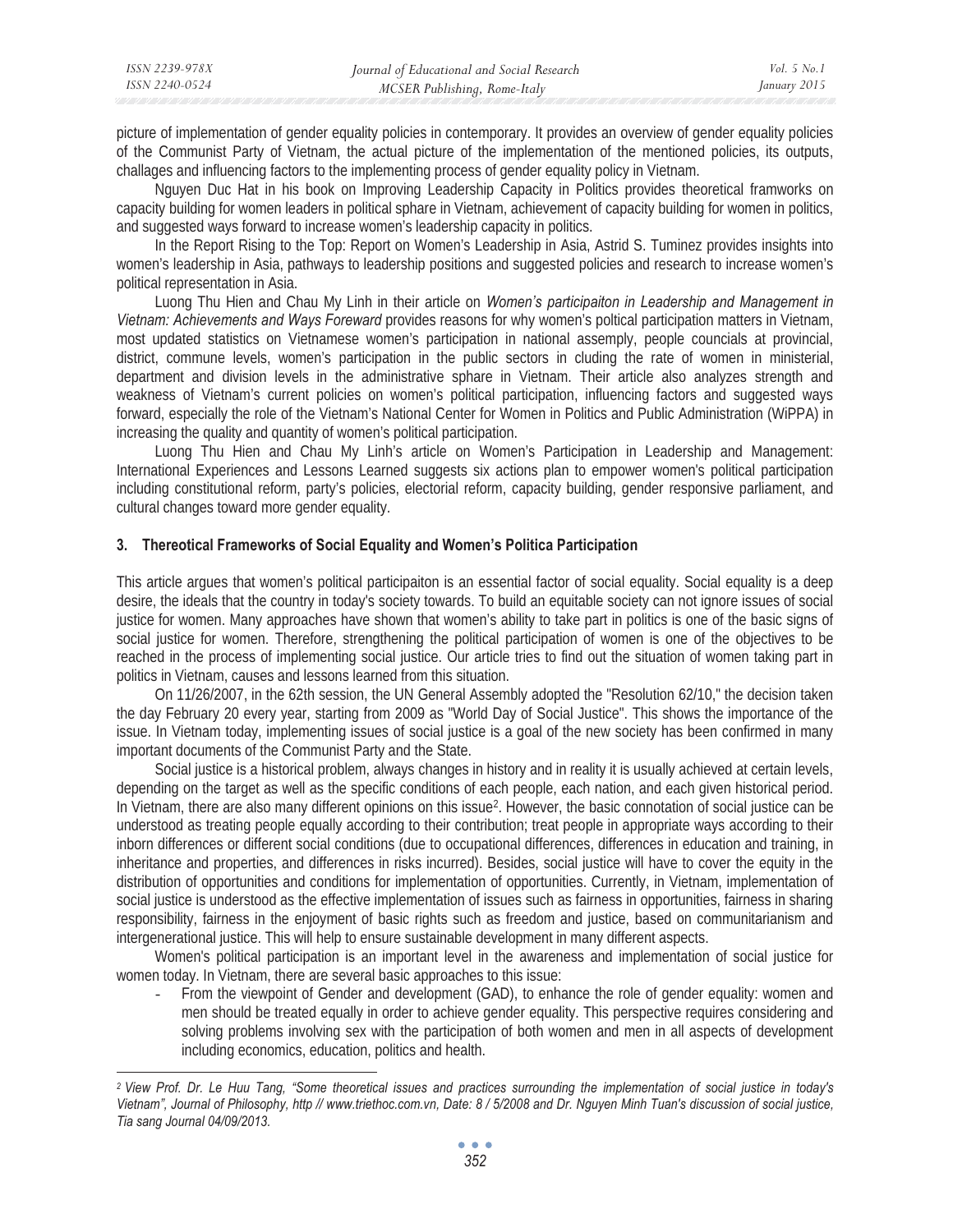- From the feminist perspective that the secondary status of women is broadly derived from the injustice that women suffered in patriarchal societies throughout a long history in both the East and the West. Feminism as a social movement of women struggles to expand and protect the rights of women and eliminate patriarchy on a global scale. Feminist analysis is about the differences between men and women which prove that men cannot represent women in society and science. It is also about building solidarity and interaction between the sexes to eliminate opposition, exploitation and domination. The goal of feminism is to build a humane, fair, equal and civilized society 3.
- From human rights perspective that women's political participation reveals equality and justice for women from the political angle. The spirit underlying this was confirmed by Vietnam's leaders as well as in many important legal documents. Regarding this viewpoint, there is a perception that since women account for 50% of the population, their representatives in leadership, management should reflect the same proportion in comparison with men's representatives.
- Approaching from the standpoint of sustainable development, it is said that more involvement of women in parliament could contribute to the sustainable development of the country. There are studies showing that there is a proportional relation between gender equality, the empowerment of women and justice, sustainability, poverty reduction and environmental protection4.

With the above basic approaches, in Vietnam and many other countries, women's participation in leadership and management is one of the basic signs, a ladder needed for social justice for women to become more probably real because of the following reasons:

Women make up half the world's population, so they absolutely have the right to hold 50% of the positions of decision-making power. There is no legitimate reason to prevent qualified women from having a desire to hold an important position in the political system of any country.

Women's political participation is also a sign of social justice since recognizing the position, role and capacity of women in leadership and management means that society has created equality for woman in dedication and enjoyment according to their ability in all areas of social life including politics. This also means that men - half the world's remaining, initially admit the truth that women should be treated fairly and equally to men.

The higher the number of women participating in politics is, the more opportunities for reflecting the needs, interests and life experiences characterized by gender difference in the process of planning and policy making in each country. From here, women have more and more opportunities to attain fairness and equality for themselves.

For the reasons discussed above, we absolutely have the right to confirm that the increase of women's involvement in politics is one of the basic signs of social justice for women. The participation of women in politics is not simply to bring equality to women in this field but also the conditions and prerequisites for solving problems of social justice for women in many other aspects.

Women cannot be completely liberated and cannot really be equal if they only achieve equality in socio-economic field, not in political field. Moreover achieving equality in political field is a condition for women to be able to liberate themselves in other fields. If women have economic strength without the legal representative in politics, it will be very difficult for them to raise their voice, expressing their desire, needs, and specific benefits of their own.

With analysis pointed out above, it is possible to draw an objective conclusion that the political participation of women and the enhancement of this process is a ladder in the struggle for social justice for women. This is particularly significant in Asian countries which have experienced feudalism with the dominance of Confucian ideology, including Vietnam.

In Vietnam, Ho Chi Minh is one of the first leaders who asserted women's liberation in politics is a major content of the liberation of women in general. The explanation, women's liberation must be associated with liberation, class liberation. Women's liberation is a part of national liberation. Only when the country is liberated, can women escape from slavery and have equal rights with men in the implementation of civil rights, in election in political system.

*<sup>3</sup> See more: Prof. Le Thi Quy: "The theory and the feminist", in research project: Feminist philosophy as a philosophical theory of social justice for women, code: 11.7- 2011.25, sponsored by the National Fund for Development of Science and Technology (NAFOSTED) by Prof. Dr. Nguyen Thi Nga (homeroom).* 

*<sup>4</sup> See more: Astrid S.Tuminez, "Reaching the summit", Leaders report on women in Asia, page 15. According to the report of the World*  Bank (World Development Report 2006 - Equity and Development), in countries in which the elements of justice, especially in terms of *opportunities (Equality of opportunity) are perceived and defended, those countries will attain good economic growth. (See the report of the World Bank (World Bank) on the fairness and Development (Equity and Development) in 2006 at the address: http://econ.worldbank.org/external/default/main?pagePK=64165259&theSitePK=478060&piPK=64165421&menuPK=64166093&entity*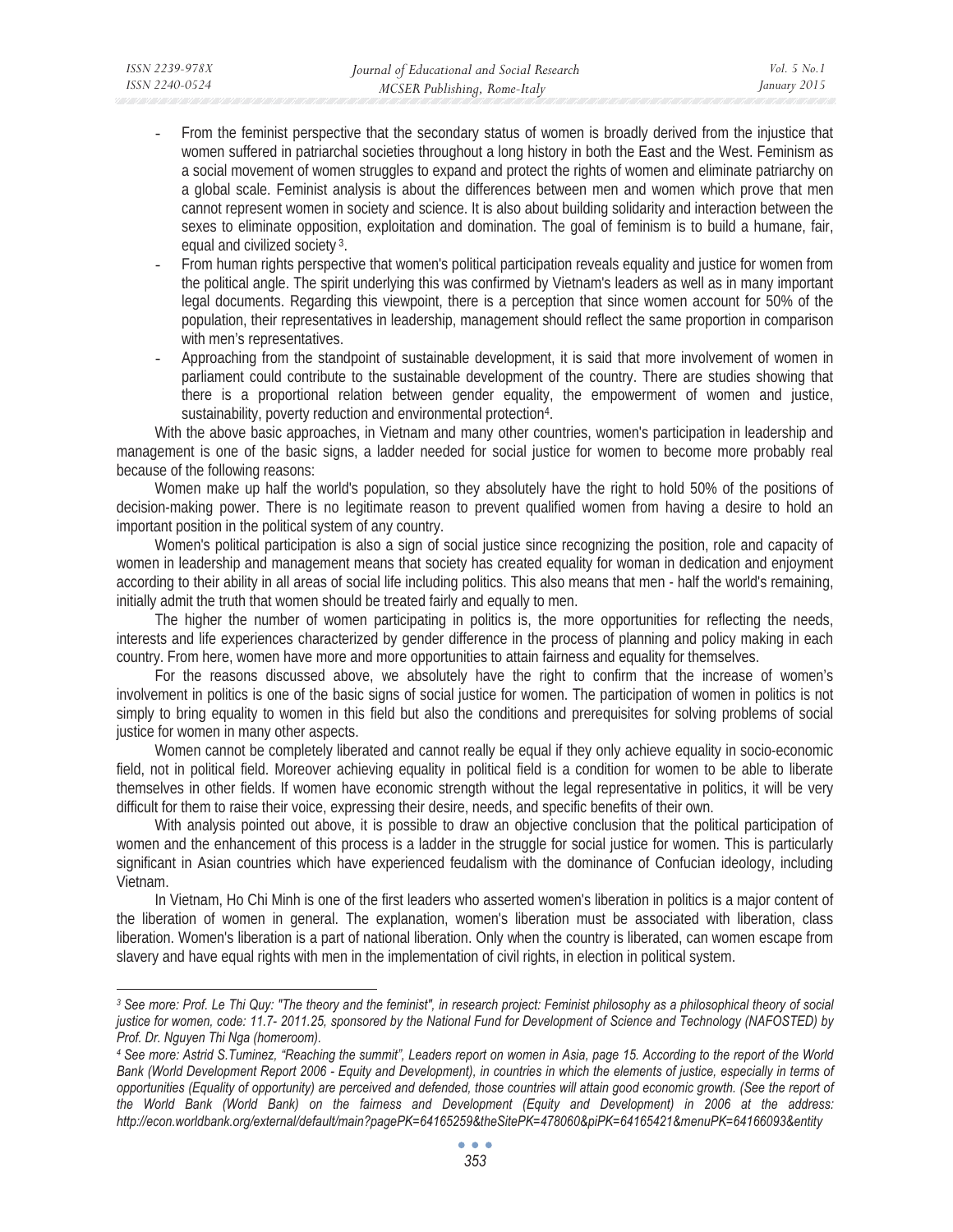| ISSN 2239-978X | Journal of Educational and Social Research | <i>Vol.</i> 5 $No.$ |
|----------------|--------------------------------------------|---------------------|
| ISSN 2240-0524 | MCSER Publishing, Rome-Italy               | January 2015        |

It can also be seen as the highlights of Ho Chi Minh's ideas of women's liberation. Because the idea of the equal rights, justice for women in other fields such as economics, literature, art ... of former thinkers, writers, poets is not uncommon. However, the idea of women's liberation, equal rights for women in the political field is really clear in Ho Chi Minh's thought. From the fact that women in the feudal society have suffered injustice in various fields, especially in the field of politics, Ho Chi Minh's ideas confirmed its great significance. Reality shows that when women attain their liberation in politics, they can also liberate themselves in other fields. With this meaning, women's participation in politics is not just a ladder of progression but also a tremendous step forward in the cause of liberating and bringing social justice for women in countries like Vietnam. This is the result of a long and arduous struggle of Vietnamese women in particular and the Communist Party and the State of Vietnam as well as of the whole society in general.

Women taking part in leadership, management may contribute to social progress. Through the role of women in leadership and management we can evaluate the level of empowerment of women and the role of women in politics through different development periods.

#### **4. Women's Political Participaiton In Vietnam**

For the case of Vietnam, with the approaches above, Vietnam has made many achievements in gender equality in various fields such as education, healthcare, etc. However, from the aspect of women's political participation, the actual results are still not as satisfied as expected.

Current status of Vietnamese women's political participation in this article is judged according to the basic indicators such as the rate of women in National Assembly and People's Council at all levels, the proportion of female managers at all levels. The leadership and management of women in Vietnam are represented by the specific numbers below:

#### *4.1 The number and percentage of female deputies*

**Figure:** Percentage of women in parliament according to terms<sup>5</sup>



Charts and tables indicate that, in National Assembly (from I to XII tenure), the  $5<sup>th</sup>$  National Assembly had the highest percentage of female deputies with 32.3%. The percentage of female deputies in National Assembly (tenure XIII) is 24.4% and ranks 43/143 countries in the world. Overall, in recent years, Vietnam is one of the few countries in the Asia - Pacific region with the proportion of female deputies at over 25%. The number of women holding important positions in Congressional offices has increased in recent time. However, in 9 consecutive parliamentary tenures (from V to XIII tenure), this ratio tends to decrease and creates horizontal line. This tendency proves the difficulty in the implementation of justice and equality for women in the National Assembly in Vietnam.

*<sup>5</sup> The data on female parliamentarians, Statistics on the number of female deputies keywords I to XII, http://www.na.gov.vn, updated on 09/05/2014.*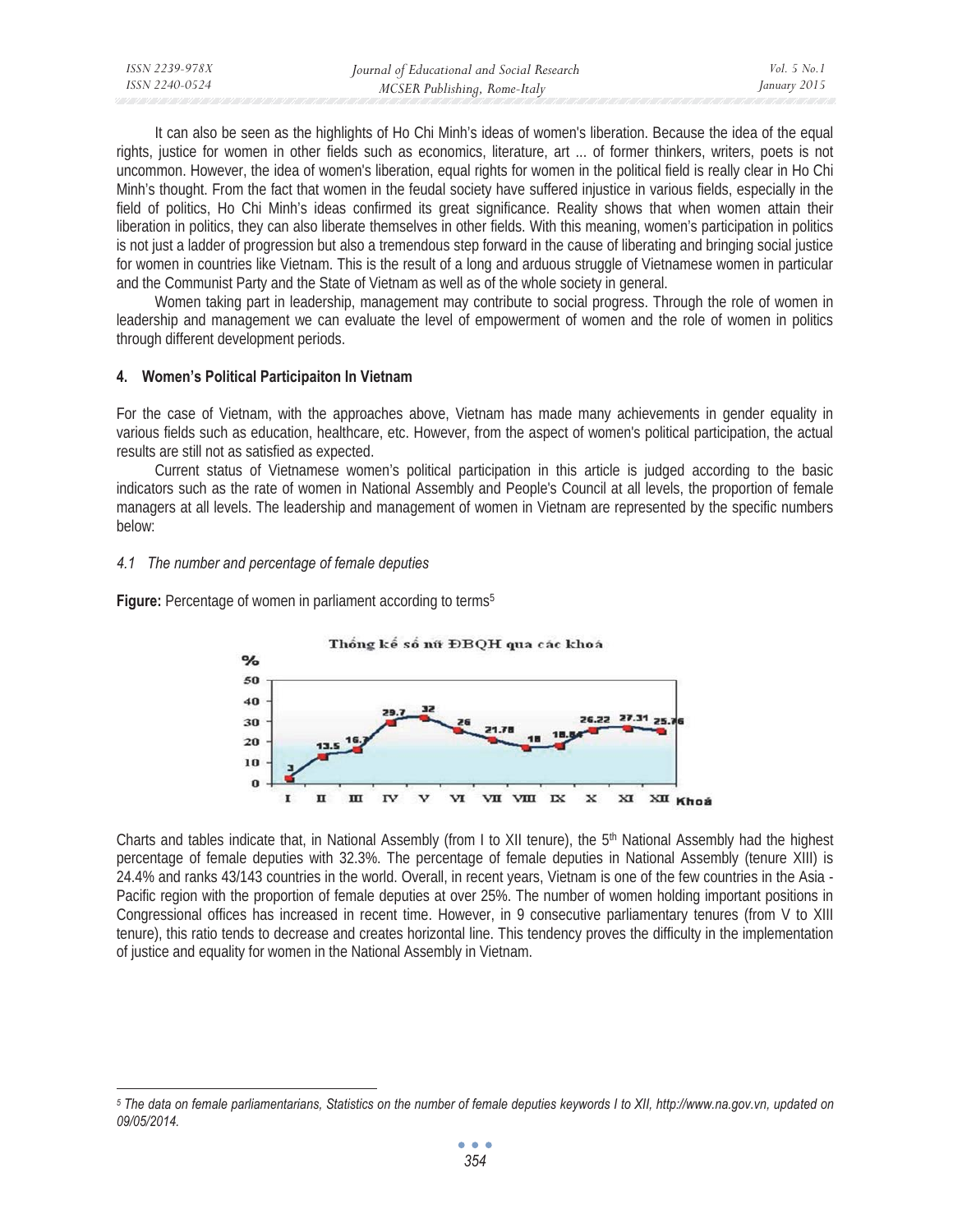# *4.2 Women participate in the Party Central Committee6*

**Table:** Women participating in the Party Central Committee

| List |                                           | $X(2006-2010)$  |                | XI (2011-2015)  |                |  |
|------|-------------------------------------------|-----------------|----------------|-----------------|----------------|--|
| No   |                                           | Female (people) | Percentage (%) | Female (people) | Percentage (%) |  |
|      | Member of the Politburo                   |                 |                |                 |                |  |
|      | Secretary of the Party Central            |                 |                |                 |                |  |
|      | Member of Executive Committee (official)  |                 | 8.13           |                 | 8.57           |  |
|      | Member of Executive Committee (alternate) |                 | 14 29          |                 |                |  |

# *4.3 The number of People's Councils at all levels*

The percentage of women participating in the People's Council of provinces and large cities during 2011-2016 tenure is 25.17%; in the People's Council of districts and towns is 24.62%; in the People's Councils of communes, wards and towns is 21.71%. The percentage of women holding the office of Chairman of the People's Council at provincial level is 4.76% (up 3.2% over the 2004-2009 tenure, at district level is 6% (up 2. 1%); at commune level is 5.67% (up 1.58%) and the ratio of female Deputy Chairman of the People's Council at provincial level is 19.05% (down 7.51%), at district level is 14 , 09% (down 5.55%); at commune level is 13.06% (up 3%). Remarkably, it was the first time Vietnam had two Politburo members are women<sup>7</sup>.

In short, the number of female leaders in the State and other organizations is still low. National Strategy for the Advancement of Women in 2020 and the millennium goals of Vietnam has set targets to increase the proportion of female deputies to 30%, female deputies of the People's Councils at all levels to achieve 28-30%. In fact, the percentage of women deputies to the National Assembly during the 2011-2016 period is 24.4%, do not achieve the set targets. The proportion of women in the People's Councils at the provincial level in 2011-2016 period is 25.70%, at district level is 24.62% and commune level is 27.71%, well do not achieve the targets above8.

# *4.4 The proportion of women in the Party committees9*

|                                     |                          | tenure (2006-2010)       |                  | tenure (2011-2015)       |                          |                  |
|-------------------------------------|--------------------------|--------------------------|------------------|--------------------------|--------------------------|------------------|
| <b>NoPosition</b>                   | <b>Province</b><br>Level | <b>District</b><br>Level | Commune<br>Level | <b>Province</b><br>Level | <b>District</b><br>Level | Commune<br>Level |
| Secretary                           | 6.25                     | 4.46                     | 4.59             | 3.17                     | 4.77                     | 6.18             |
| 2 Deputy Secretary                  | 3.88                     | 5.54                     | 7.25             | 9.52                     | 5.82                     | 8.42             |
| 3 Member of the Standing Committee  | 7.91                     | 7.83                     | 5.83             | 8.25                     | 10.19                    | 9.10             |
| 4 Member of the Executive Committee | 11.75                    | 14.74                    | 14.36            | 11.30                    | 15.16                    | 18               |

**Table:** Percentage of women in the party committees (%)

The table above indicates that the percentage of women participating in Executive Committees and Standing Committees during 2006 -2010 and 2011-2015 periods has generally increased. In particular, at the commune/ ward level the proportion of women in the Standing Committee is high and grows rapidly. However, at all three levels deputy secretary female ratio has increased but the number is still low. In the secretary position the number is low, even at provincial level the number is reduced.

<sup>&</sup>lt;sup>6</sup> Source: Office of the Party Central Committee, 2011.<br><sup>7</sup> Nguyen Thanh Hoa, Deputy Minister of Labour, Invalids and Social Affairs, "Measures to enhance the role of women in sustainable development", www.molisa.gov.vn. In 2014, the number of members of the Politburo increases compared to 2011 due to additional *election.* 

*<sup>8</sup> National Strategy on Gender Equality 2011-2020. Goal 1, Indicator 3, National Strategy on Gender Equality 2011-2020. 9 Source: Central Organizing Committee (2006), the Central Office of the Party (2011).*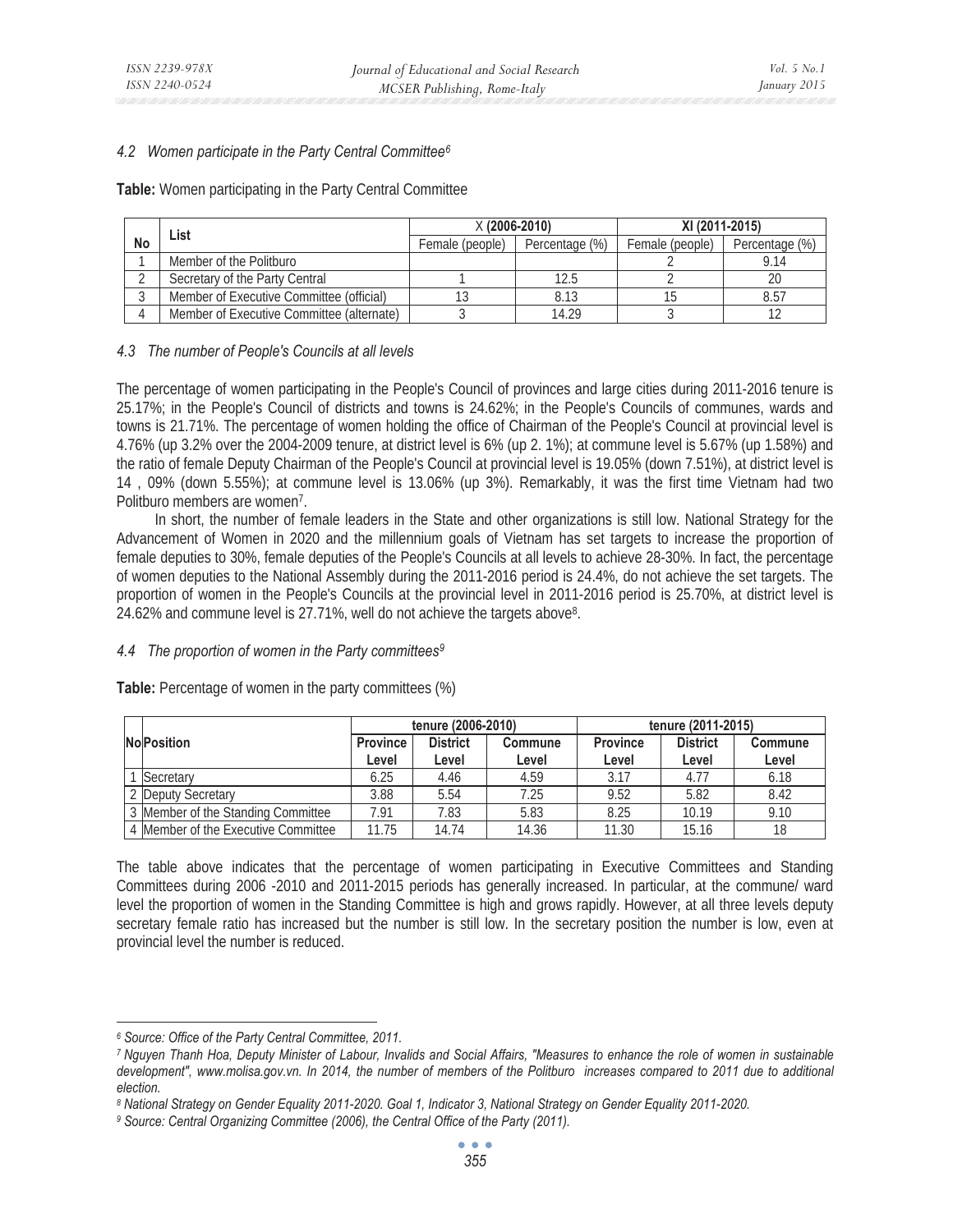### *4.5 Percentage of women in leadership and management of central government*

**Table:** Percentage of women in leadership and management of central government (%)10

|    | <b>Position</b>                       |        | Năm 2007          | catalog 12-2011 |            |
|----|---------------------------------------|--------|-------------------|-----------------|------------|
| No |                                       | Female | <b>Proportion</b> | Female          | Proportion |
|    | <b>Vice President</b>                 |        | 100               |                 | 100        |
|    | <b>Ministers and equivalent</b>       |        | 4.5               |                 | 9.09       |
|    | Deputy minister and equivalent        |        | 8.4               |                 | 8.27       |
|    | Director and equivalent               |        | 8.11              | 54              | 9.73       |
|    | <b>Deputy Director and equivalent</b> | 240    | 14.94             | 287             | 19.04      |

The summary table above shows that women hold ministerial positions and equivalents (May 12-2011) is 2 out of 22, accounting for 9.09%, by 2014 this figure has remained unchanged (4.5% increase compared to 2007). According to the Inter-Parliamentary Union, in Jan, 2014, the proportion of women holding director positions and equivalent in 189 countries is 17.2% (compared to 16.1% in 2008). The proportion of deputy minister position is also low, in some ministries still not have women leaders.

#### *4.6 Rate of female leaders at all levels and sectors11*

**Chart:** Percentage of management leadership by gender, 2007-201012 */ Proportion of Leaders by sex, 2007-2010 (%)* 



Rate of female leaders at all levels in 2010 is 23.3%. Compared to the 2007-2010 period it tends to increase slightly, from 20.5% to 23.3%. However, compared to men, this rate is much lower now, namely, 1/4 (Figure 4).

The above figures show that, in Vietnam today, Vietnamese women have the opportunity to participate in social management and leadership at all levels. Social justice tendency from the aspect of political opportunities has opened up. Hence, it could be said that Vietnam belongs to the group of countries which has the increasing proportion of women leaders at all levels. However, the higher the positions are, the lower the proportion of female cadres is. Moreover, the increase rate is slow, many specific targets of the strategy of Vietnam are difficult to achieve in practice.

# **5. Part Five: Ways Forward**

In search of the causes of this situation, many studies have shown that the institutional framework covering the entire political system13 is an important factor. During the process of building a new society, the Party and State of Vietnam have paid special attention to creating opportunities for human development as well as promoting the human factor, without discrimination of basic human rights between men and women. The 1946 Constitution, the first Constitution of Modern Vietnam, has recognized "women are equal to men in all respects." This spirit continued to be asserted in the amended constitution and was later reflected in other legal documents. In 1981, Vietnam joined the United Nations Convention on the Elimination of All Forms of Discrimination Against Women (CEDAW). This spirit is also conveyed

*<sup>10</sup> Vietnam Women's Union Yearbook compiled by the National Assembly, the Government (tenure XIII), the People's Council, People's Committee 2011-2016 period (2012).* 

*<sup>11</sup> Leaders of levels of Party Leaders and Agencies include, National Assembly, Government, People's Court, People's Councils,*  People's Committee, unions, organizations, humanitarian groups, other groups, companies, enterprises, schools.<br><sup>12</sup> Source: GSO Labour Force Surveys and Employment 2007-2010 / GSO, Labour Force and Employment Survey 2007-2

*<sup>13</sup> View Thu Hien Luong American Spirit, Enhancing Participation of Women: Status and contempt of experience in Asia Pacific countries, Journal of Ethnic and & Times, July + 8-2014*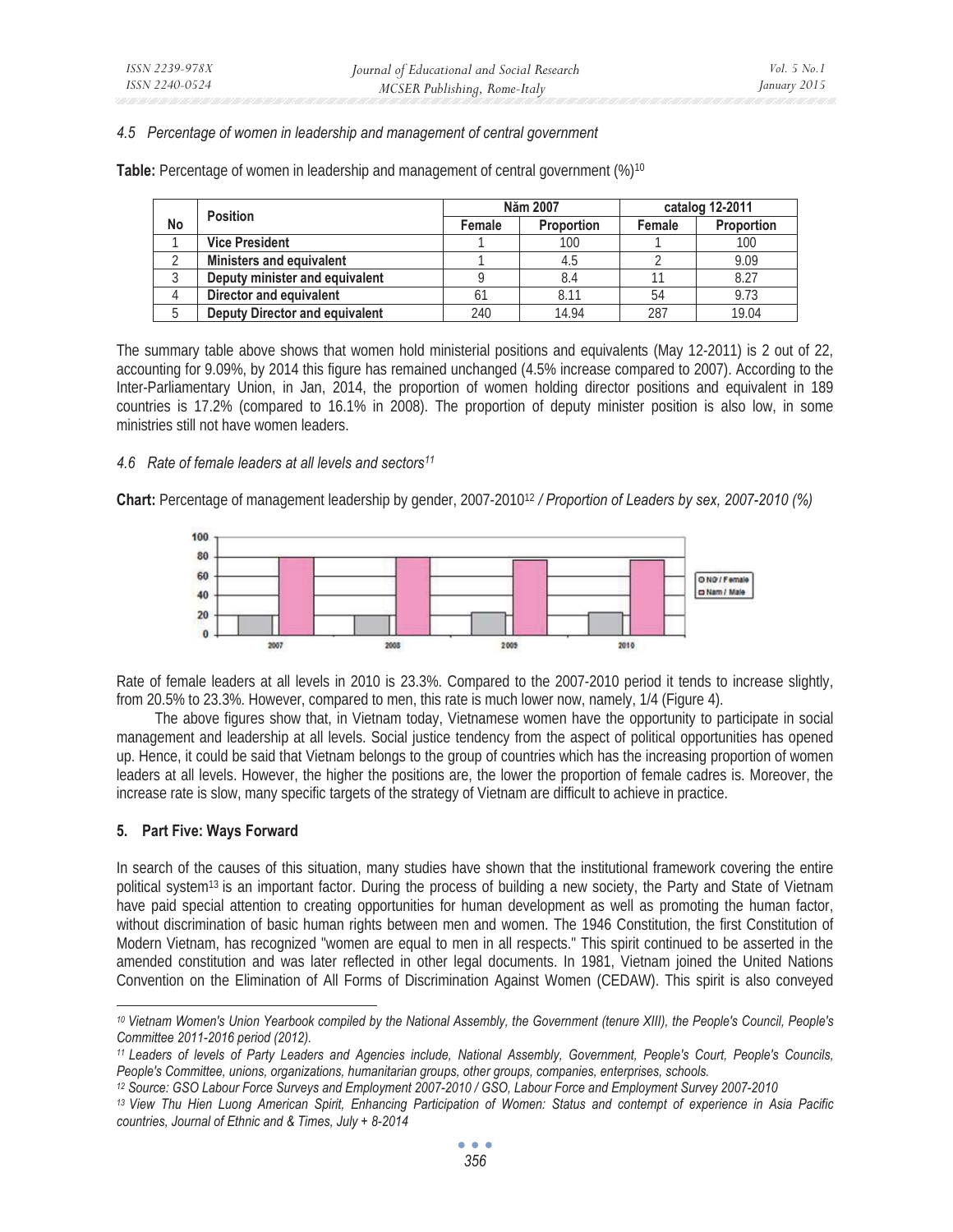specifically in other important documents such as Gender Equality Law, "National Strategy for the Advancement of Women in Vietnam to 2010", "National Strategy on Gender Equality 2011-2020", etc. The Constitution amended by the National Assembly on November 28, 2013 reaffirmed this view. Article 26 of the Constitution clearly stated:

- 1. Male and female citizens are equal in all respects. The State implements policies to ensure equal rights and opportunities for men and women.
- 2. State, society and families facilitate the comprehensive development and roles of women in the society.
- 3. Gender discrimination is strictly prohibited.

This legal basis is crucially important, paving the way for a new trend of development and human liberation, which includes both men and women. It is also an important legal premise contributing to the effective implementation of gender equality target in Vietnam. However, the institutional and legal environment is insufficient to obtain the desired change, because the change in perception and behavior of human beings, of the community depends on many other factors. Studies in the field show that in Vietnam, there are many challenges facing women in their career which can be listed here: the impact of the head of the organization; cultural norms, gender-biased customs; little chance of changing job, of training compared with men; the legal framework and public policy have different treatment between men and women ...

Analysis of policies shows that some specific provisions do not agree with the general principles. Regulations on appointment age could be seen as typical example. Regulations on the appointment, reappointment, rotation, resignation and dismissal of cadres and leaders states: "Officers and employees are appointed for the first time not exceeding 55 years for men and no more than 50 years for women"14. These rules, for whatever reasons, have limited opportunities, causing more difficulties in promotion and appointment for women than men, although they have basically the same capacity. Moreover, the retirement age of men and women also differs (60 men and 55 women). This is an obstacle for women in their career. Some evidences show that the common goals have encouraging value but the specific measures to deal with cases are still not strong enough to reach those goals.

From a traditional perspective of cultural customs, it is shown that Vietnam and many other Asian countries experienced feudalism in a long time are deeply influenced by Confucian ideology. One of the basic characteristics of Confucian doctrine is patriarchalism which respects men and looks down on women. Confucianism has used system of ethics as "Three Obediences", "Four Virtues", "women cannot be educated", etc. to bind and constrain the development of women. According to Confucianism, women must hold fast to "Three Obediences", "Four Virtues"15. It requires women to respect men and depend on them. This is the invisible thread binding the women and they are limited behind the family's door. In feudal society, women's only obligation is to obey the men in the family and their sole responsibility is to take care of the family so that the men can participate in the political and social activities. That means the women have absolutely no right to keep their positions in the political system of feudal dynasties and have no right to participate in any national work. Social justice for women in the Confucian notion seems to be nothing.

Confucius also says "women cannot be educated". It means that it is so difficult to teach a woman. With this concept, Confucianism has removed the woman from education, not give them a chance to realize their potential and assert their role in the development of society. This is actually the elimination of creativity and contributions of women as well as the cause of the stagnation of the feudal society in its thousands-of-years history.

Vietnam feudal society, for centuries, is deeply influenced by Confucianism. This stereotype has dominated political institutions, social norms, the rules of ethics, the content of education, etc. and people of Vietnam through generations have suffered from the negative influence of Confucianism. This fact has deepened the gender bias, even subconsciously ingrained that individuals themselves do not recognize. The research using interview method as well as observing the behavior of individuals in the community in Vietnam shows that gender-biased stereotypes exist not only in men but also in women, not just ordinary people but also managers and leaders. These stereotypes imply that the duty of woman is caring for the family and that men have higher capacity than women.

In addition to the external barriers, women in Vietnam still have a tendency for self-bias and underestimate themselves. Many women interviewed show no motivation and do not want to openly express their thoughts and desires in management and leadership.

*<sup>14</sup> Regulations on the appointment, reappointment, rotation, resignation and dismissal of cadres and leaders (Issued together with Decision No. 27/2003 / QD-TTg. On 19 May 02, 2003, the Prime Minister)* 

*<sup>15</sup> Confucian concept of "Three Obediences" is: obey her father as a daughter, obey her husband as a wife, obey her son in widowhood. The concept of "four virtues" Confucian includes: morality, proper speech, appearance, diligent work. According to these concepts, the*  women have to sacrifice all the benefits, needs, personal desires to tame the men in their lives (father, husband, son).